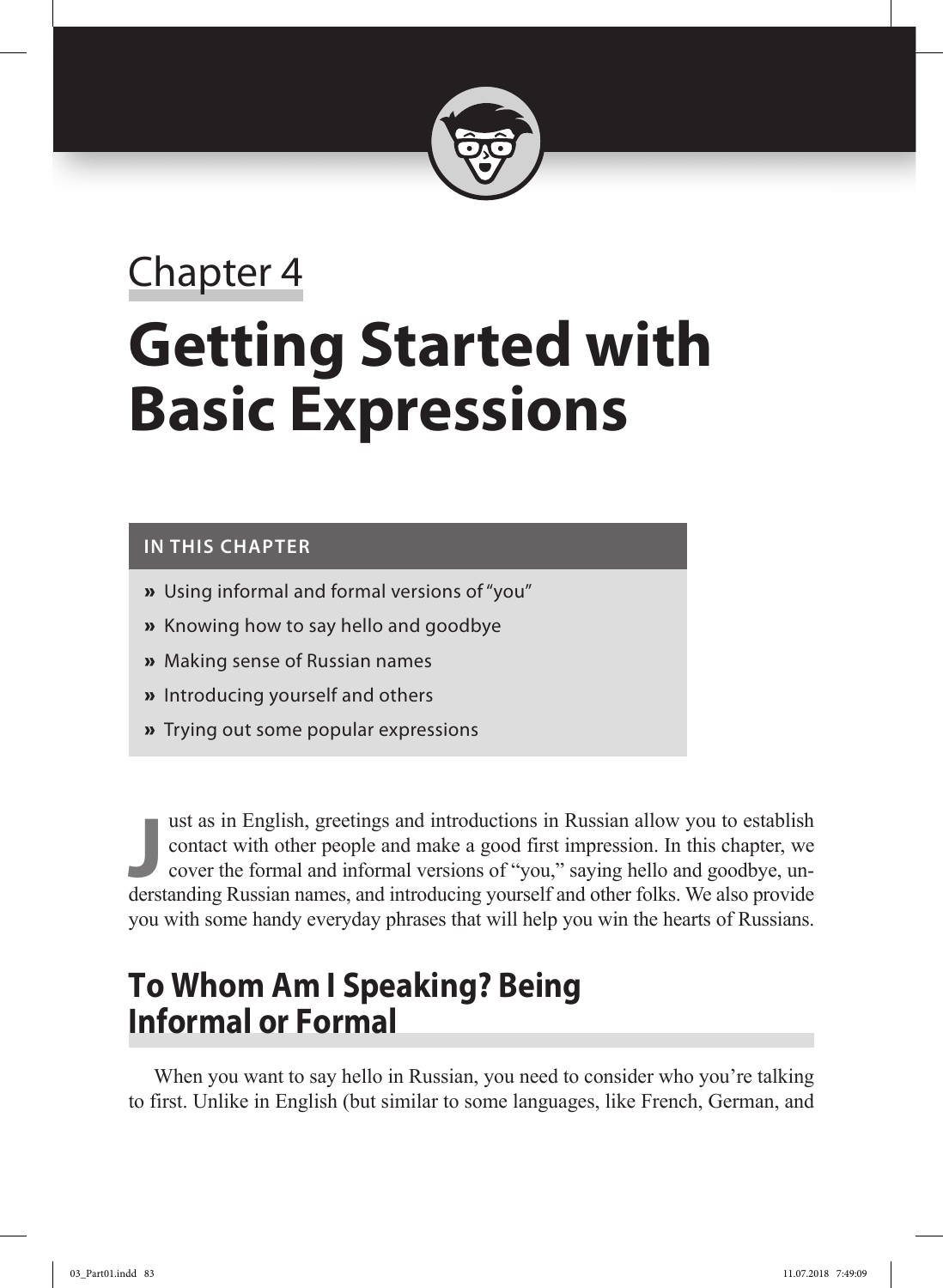Spanish), Russian uses two different words for the word *you* — the informal **ты** (tî) and the formal **вы** (vî). (In English, no matter whom you're talking to — your close friend, your boss, the President of the United States, or your dog — you use the word *you*.)



REMEMBER

Here's how to know when to use which form of *you*:

- **» Informal:** Use the informal **ты** *only* when you're speaking to your parents, grandparents, siblings, children, and close friends. Use it only when you're speaking to an individual, not to a group of people.
- **» Formal:** Use the formal **вы** when you talk to your boss, acquaintances, older people, or people you don't know very well, and anytime you're speaking to more than one person.



If you're a young person, you can safely use **ты** when addressing people your age, such as your classmates. However, don't dare to use **ты** when talking to your teacher, no matter how young she is! Using **ты** to address an elderly woman or your teacher may be taken as extreme rudeness, unless people make allowances for the fact that you're not a native Russian speaker.



REMEMBER

As a rule, you should use the formal **вы** when addressing somebody you've never met before, an official, a superior, or someone who is older than you. As you get to know a person better, you may switch to the informal **ты**. You even have a way of asking that person whether he's ready to switch to **ты**:

**Можно на ты?** (mož-nô nâ tî; May I call you informal "you"?)

If you're at all unsure about whether to use **вы** or **ты**, use **вы** until the person you're addressing asks you to use **ты** or addresses you with **ты**.

# **Comings and Goings: Saying Hello and Goodbye**

Being able to use greetings and goodbyes in a culturally appropriate manner is essential no matter where you are. In the following sections, we show you how to say hello in a variety of ways, give you a few greetings to use throughout the day, tell you how to ask and answer the perennial "How are you?" and wrap up a conversation with goodbyes.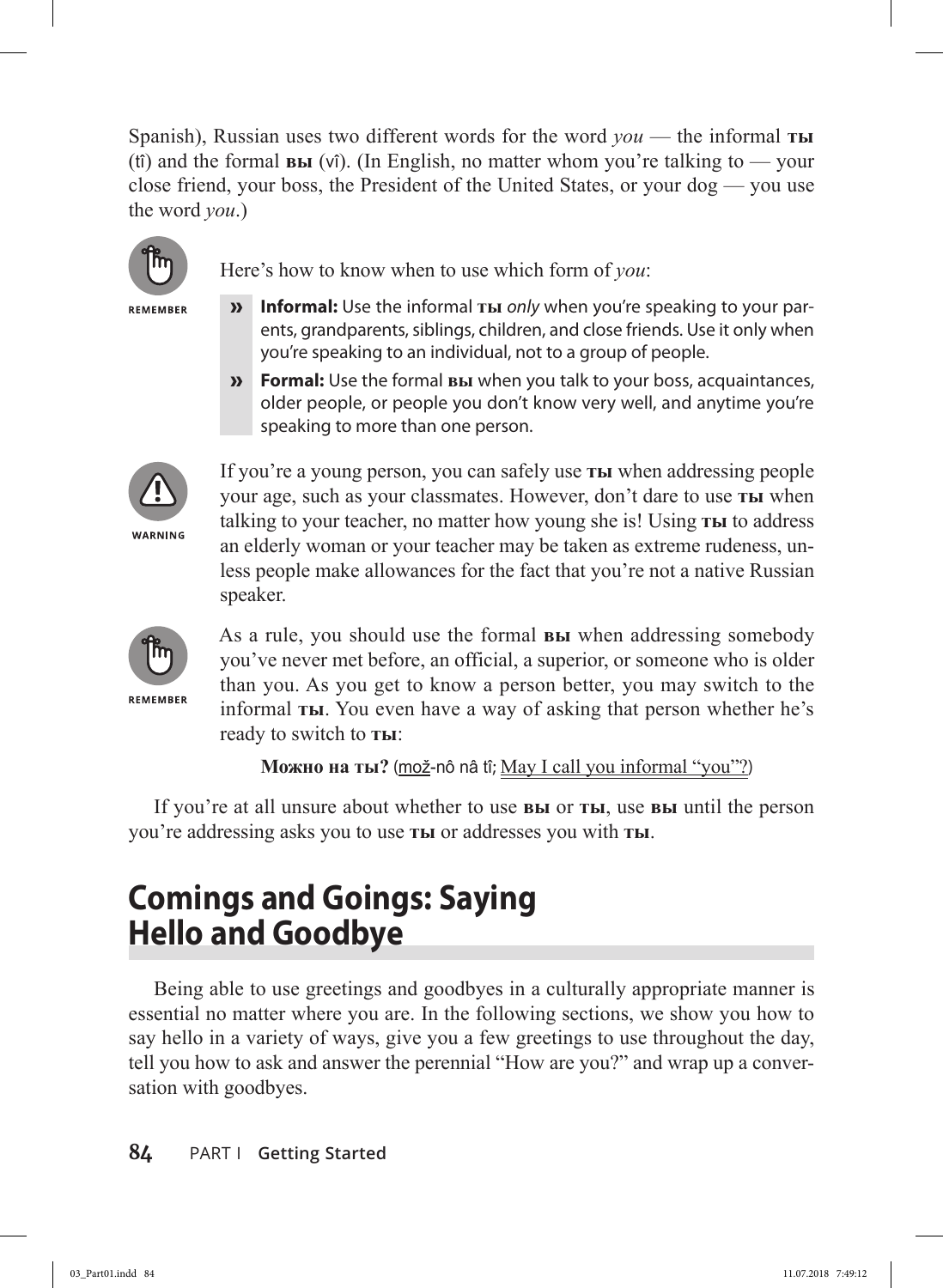# **Saying hello to different people**

To greet one person with whom you're on informal **ты** (tî) terms, use the word **здравствуй** (zdra-stvuý; hello). To greet a person with whom you're on formal **вы** (vî) terms, use the longer word **здравствуйте** (zdra-stvuý-tê; hello). (We cover **ты** and **вы** in the previous section.)



Note that the first letter **в** in **здравствуй** and **здрaвствуйте** is silent. Otherwise, those words would be hard for even Russians to pronounce!

**Здрaвствуйте** is also used to address more than one person. Use it when addressing two or more people, even if they're children, members of your family, or close friends (people with whom you're usually informal).



An even more informal way of saying *hello* in Russian is **привет** (pri $v$ 'et). It's similar to the English  $h$ . You should be on pretty familiar terms with a person before you use this greeting.

### **Greeting folks at any time of day**

You have ways to greet people in Russian other than the bulky **здрaвствуй** or **здрaвствуйте**, but how you use these greetings depends on what time of day it is:

- **» Доброе утро** (dob-rô-ýê ut-rô; Good morning)
- **» Добрый день** (dob-rîý d'en'; Good afternoon)
- **» Добрый вечер** (dob-rîý v'e-chêr; Good evening)



Note that Russians use these expressions only as greetings, not at leavetaking. (See the later section "Taking your leave" for details on goodbyes.) You can also use these expressions without giving any thought to whether the person you greet should be addressed with **ты** or **вы**. No matter whom you greet, you can safely use any of these phrases.

### **Handling "How are you?"**

The easiest and most popular way to ask How are you? is **Как дела?** (kak dê-la). It literally means *How are things (going)?* Pretty simple, right?



A word of caution: In the English-speaking world, "How are you?" is just a standard phrase often used in place of a greeting. The person asking this formulaic question doesn't expect to get a full account of how you're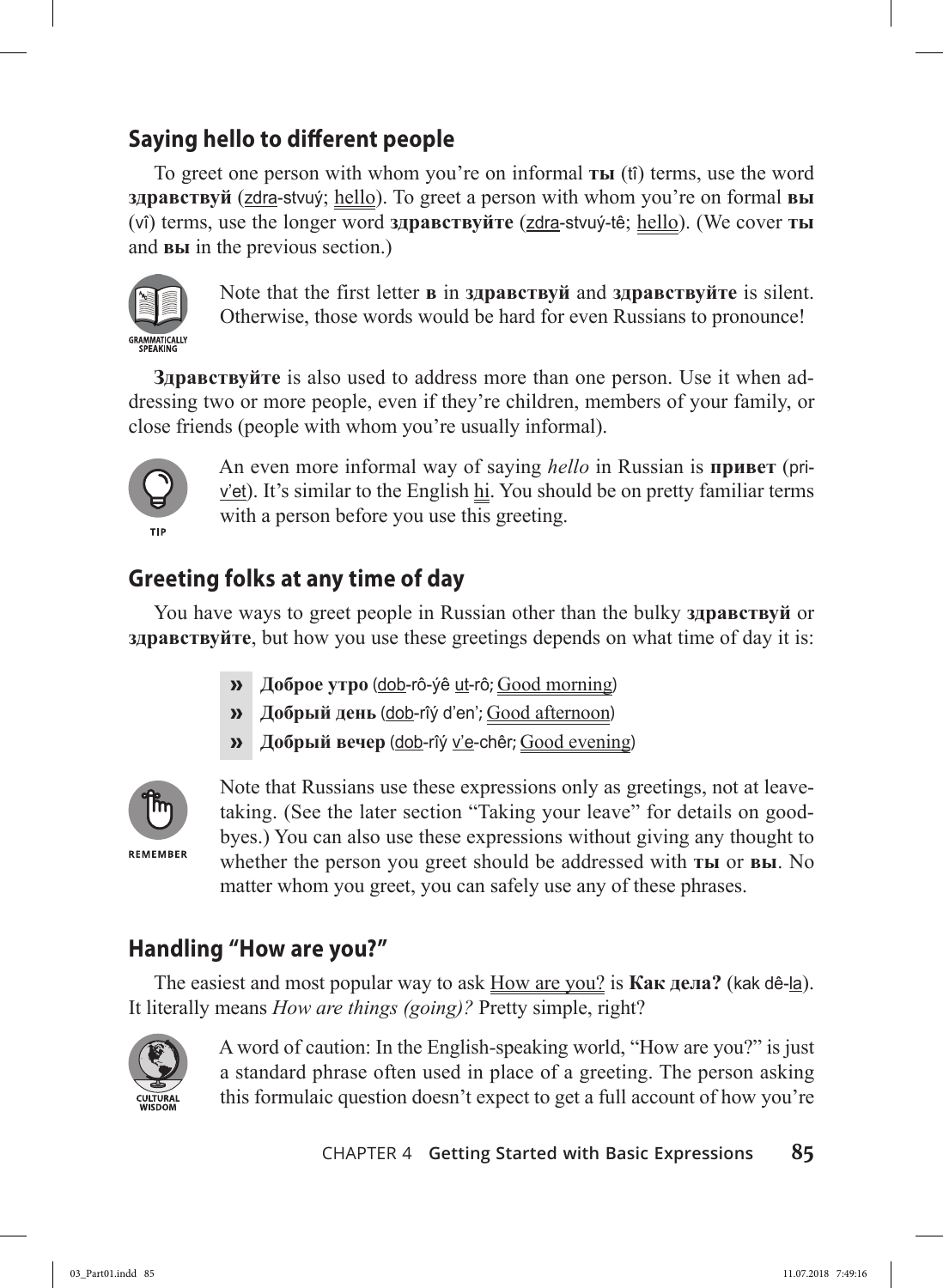actually doing. But in Russia it's different. Russians want to know everything! When they ask you how you're doing, they are, in fact, genuinely interested in how you're doing and expect you to give them a more or less accurate account of the most recent events in your life.

How should you reply to **Как дела?** Although optimistic Americans don't hesitate to say "terrific" or "wonderful," Russians usually respond with a more reserved **xорошо** (hô-rô-sho; good) or **нормально** (nôr-mal'-nô; normal or okay), or even a very neutral **ничего** (ni-chê-vo; so-so; Literally: nothing) or **неплохо** (nê-plo-hô; not bad).



If you're truly feeling great, go ahead and answer **прекрасно** (prê-krasnô; wonderful) or **великолепно** (vê-li-kô-l'ep-nô; terrific). But beware that by saying *terrific* or *wonderful*, you're putting your Russian friend on guard: Russians know all too well that life is not a picnic. To a Russian, wonderful and terrific events are the exception, not the rule. To be on the safe side, just say either **ничего** or **неплохо**.

And don't stop there! Be sure to ask the person how she's doing. You simply say **А у вас?** (a u vas; And you? [*formal*]). If you want to be less formal, say **А у тебя?**  (a u tê-b'a; And you?)

### **Taking your leave**

The usual way to say *goodbye* in almost any situation is **До свидания!** (do svida-ni-ýa), which literally means Till [the next] meeting. If you're on informal terms with somebody, you may also say **Пока** (pô-<u>ka</u>; <u>Bye</u> or <u>See you later</u>).

The phrase you use when leaving in the evening or just before bed is **Спокойной ночи** (spô-koý-nôý no-chi; Good night). The phrase works for both formal and informal situations.

#### *Talkin' the Talk*



(Audio clip 4, go.dialektika.com/russian4)



**PLAY THIS**

Sasha (**Саша**) bumps into her classmate Oleg (**Олег**) on the subway. Sasha is just about to get off.

**Олег**: **Саша, привет!** sa-shâ pri-v'et Sasha, hi!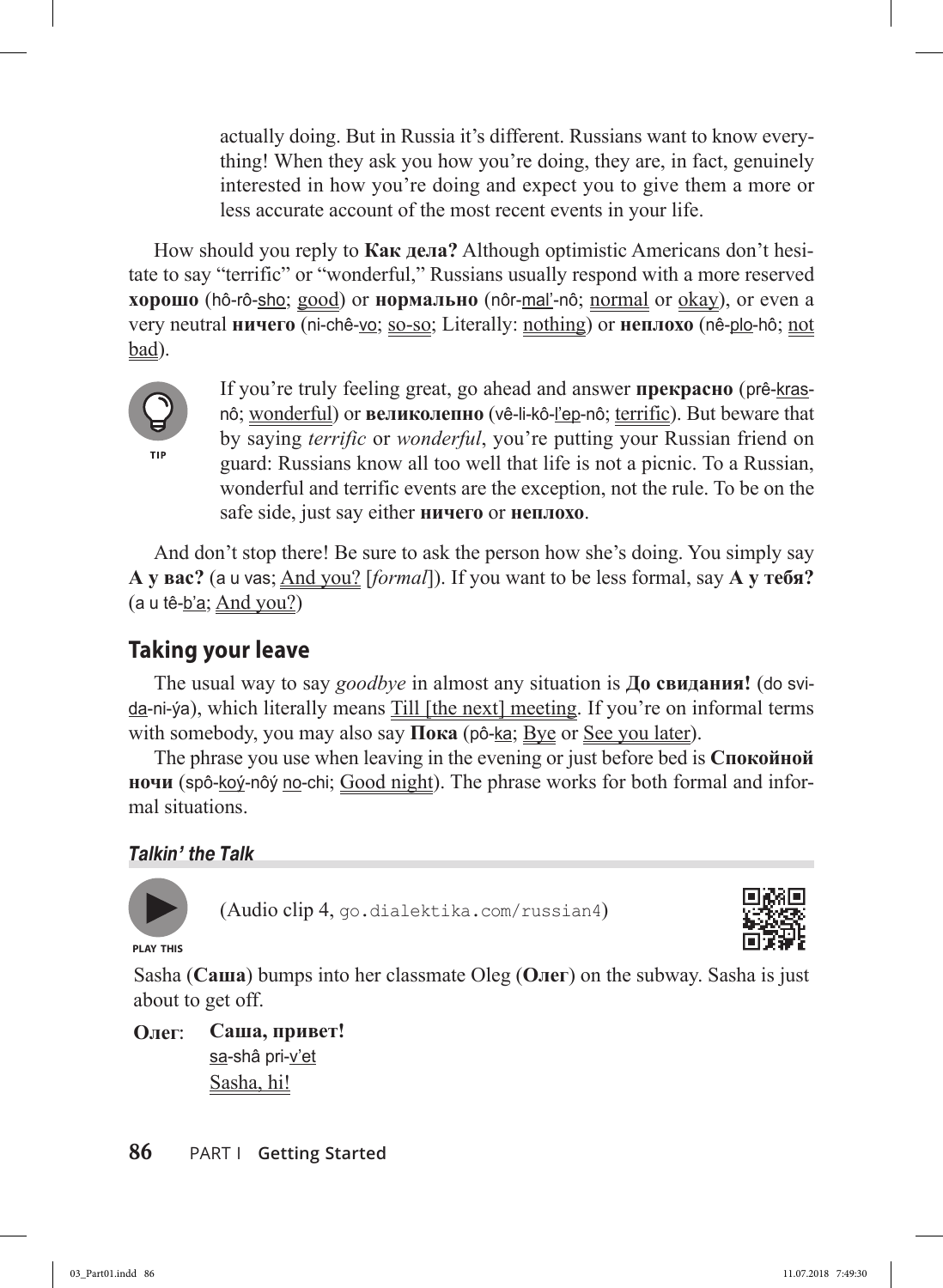| Саша: Ой, Олег! Привет! Как дела? |  |  |
|-----------------------------------|--|--|
| oý ô-l'ek; pri-v'et; kak dê-la    |  |  |
| Oh, Oleg! Hi! How are you?        |  |  |

- **Олег**: **Ничего. А у тебя?** ni-chê-vo; a u tê-b'a Okay. And you?
- **Саша**: **Неплохо. Ой, это моя станция. До свидания, Олег.** nê-plo-hô; oý e-tô mô-ýa stan-tsî-ýa; do svi-da-ni-ýa ô-l'ek Not bad. Oh, this is my station. Goodbye, Oleg.

**Олег**: **Пока!** pô-ka Bye!

| <b>Words to Know</b> |                 |              |  |
|----------------------|-----------------|--------------|--|
| привет               | pri-v'et        | hi           |  |
| Как дела?            | kak dê-la       | How are you? |  |
| ничего               | ni-chê-vo       | okay         |  |
| А у тебя?            | a u tê-b'a      | And you?     |  |
| неплохо              | nê-plo-hô       | not bad      |  |
| до свидания          | do svi-da-ni-ýa | goodbye      |  |
| пока                 | pô-ka           | bye          |  |

# **The Name Game: Deciphering Russian Names**

The Russian word for name is **имя** (i-m'a), but you may not hear this word when people ask about your name. That's because what they actually ask is not "What is your name?" but literally, "How do people/they call you?" — **как вас зовут?** (kak vas zô-vut) in formal situations or **как тебя зовут?** (kak tê-b'a zô-vut) in informal situations. Consequently, when you answer the question, you say how people, in fact, call you — for example, if your name is John, you say

**Меня зовут Джон. (**mê-n'a zô-vut džon**;** My name is John**;** *Literally***:** They call me John.**)**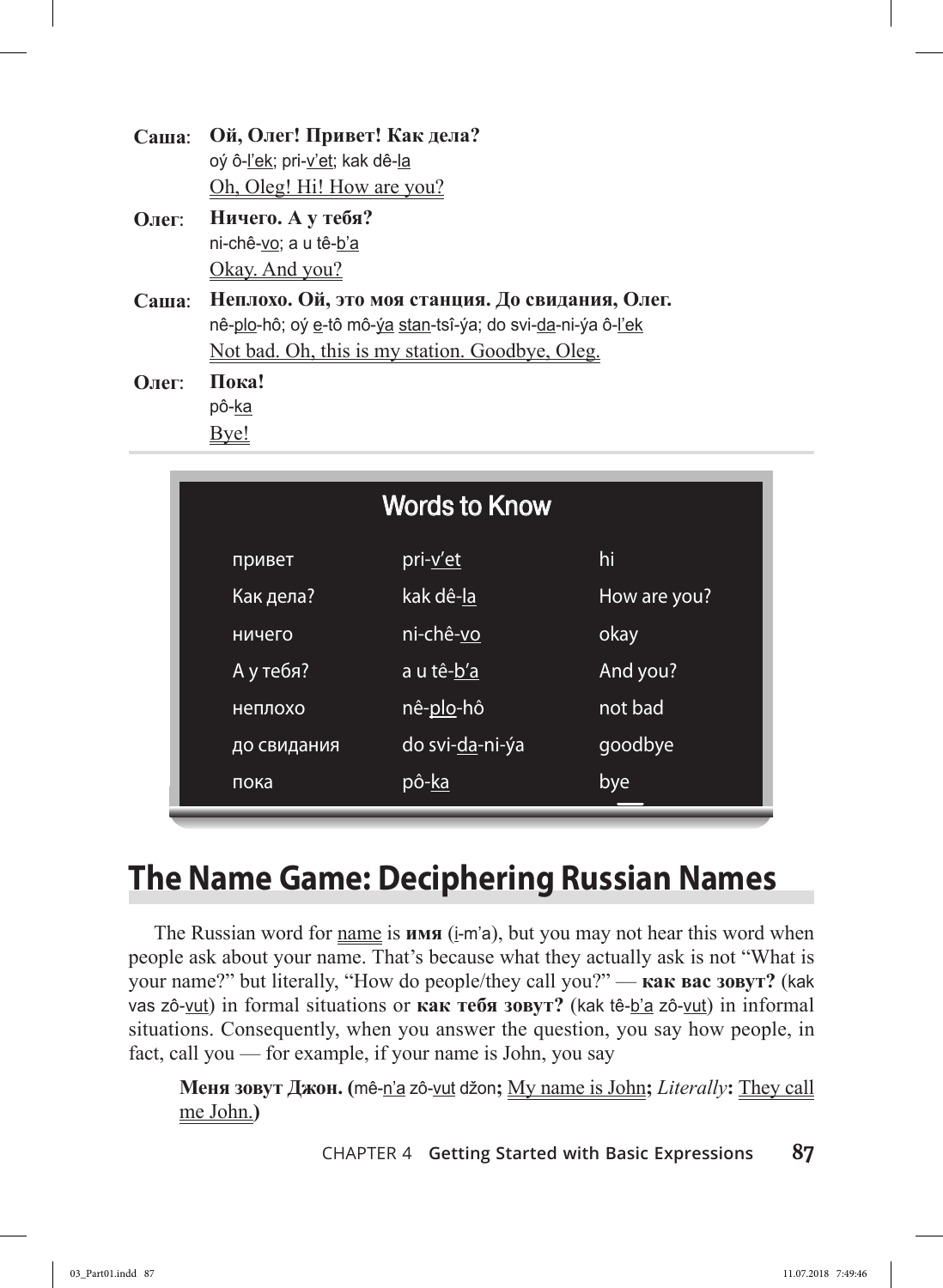

Saying names in Russian is a bit more complicated than in English. The reason is that in introducing themselves, especially in formal situations, Russians use the *patronymic* (father's first name) right after the first name. The patronymic usually has the ending **-вич** (vich), meaning son of, or **-овна**/**-евна** (ov-nâ/ýev-nâ), meaning daughter of. For example, a man named **Борис** (bo-ris) whose father's name is **Иван** (i-van) would be known as **Борис Иванович** (**Иванович**, pronounced i-va-nô-vich, is the patronymic). A woman named **Анна** (an-na) whose father's name is **Иван** (i-van) would be known as **Анна Ивановна** (**Ивановна**, pronounced i-va-nôv-nâ, is the patronymic). A Russian almost never formally addresses a person named **Михаил** (mi-ha-il) as just **Михаил** but rather as **Михаил** plus his patronymic with the suffix **-oвич**/**-евич** (o-vich/ ýe-vich; for instance, **Михаил Николаевич** (mi-ha-il ni-ko-la-ýe-vich) or **Михаил Борисович** (mi-ha-il bo-ri-so-vich).

You may say that Russians have three names. The first name is a baptismal name; the second name is his or her father's first name with the ending **-oвич**/**-евич** for men or **-овна**/**-евна** for women; and the third is the last name, or the family name.

Men's last names and women's last names have different endings. That's because Russian last names have genders. Although many Russian male last names have the ending **-oв** (ov), female names take the ending **-oва** (ov<sup>a</sup>). Imagine that your new acquaintance, **Анна Ивановна Иванова**, is a married woman. Her husband's last name isn't **Иванова** (i-vâ-no-vâ), but **Иванов** (i-vâ-nov). (Yes, your friend Anna has a father and a husband with the same name: Ivan.)



No matter what your relation is to another person (either informal or formal), you can still address that person by his or her first name and patronymic. So if you're unsure whether you're on informal **ты** or formal **вы** terms with someone, go ahead and address the person by the first name and patronymic, just to be safe. When you're clearly on friendly terms with the person, you can switch to using the first name only.

# **Breaking the Ice: Making Introductions**

Making a good first impression is important for the beginning of any relationship. Russians tend to be more formal than Americans in how they approach a person they've just met. In the following sections, we show you the best ways to introduce yourself to somebody you've just met. We also show you phrases to use when getting acquainted with someone, and the best way to introduce your friends, family, and colleagues to new people.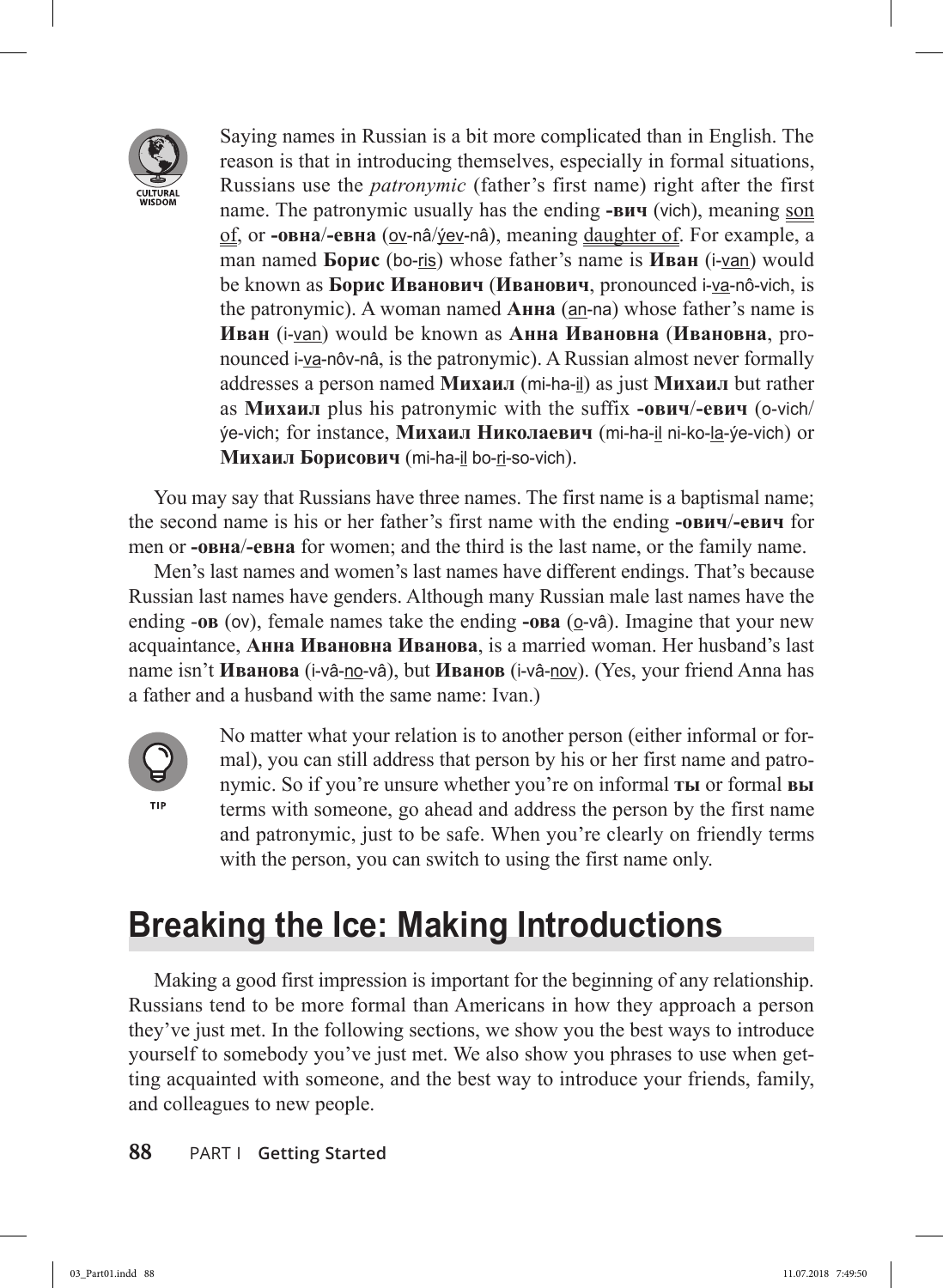# **Getting acquainted**



In English, introducing yourself is the best way to start a conversation with somebody you don't know. Not so in Russian. When introducing themselves, Russians are a little more ceremonial. Russians like to suggest getting acquainted first, by saying "Let's get acquainted!" They have two ways to say this, depending on whether they're on formal **вы** (vî) or informal **ты** (tî) terms with the person (see "To Whom Am I Speaking? Being Informal or Formal" earlier in this chapter for info on these terms) as well as how many people they're addressing:

- **» Addressing a person formally or addressing two or more people: Давайте познакомимся!** (dâ-vaý-tê pô-znâ-ko-mim-s'a; Let's get acquainted)
- **» Addressing a person informally:**

**Давай познакомимся!** (dâ-vaý pô-znâ-ko-mim-s'a; Let's get acquainted)

If somebody says one of these phrases to you, you should politely accept the suggestion. To respond, you can just use the first word of the question you were asked, which makes your task much easier:

- **» If you were addressed formally or are in a group of people: Давайте** (dâ-vaý-tê; Okay; Literally: Let's)
- **» If you were addressed informally: Давай** (dâ-vaý; Okay; Literally: Let's)

### **Introducing yourself**

To introduce yourself in Russian, just say **Меня зовут** (mê-n'a zô-vut) plus your name. (See "The Name Game: Deciphering Russian Names," earlier in this chapter, for how to ask others for their names.)



When you're introducing yourself, formality doesn't matter. **Меня зовут** and the other Russian phrases in this section are appropriate in both formal and informal situations.

After you're introduced to someone, you may want to say *Nice to meet you.* In Russian, you say **очень приятно** (o-chên' pri-ýat-nô; *Literally*: very pleasant). The person you've been introduced to may then reply **мне тоже** (mn'e to-že; same here).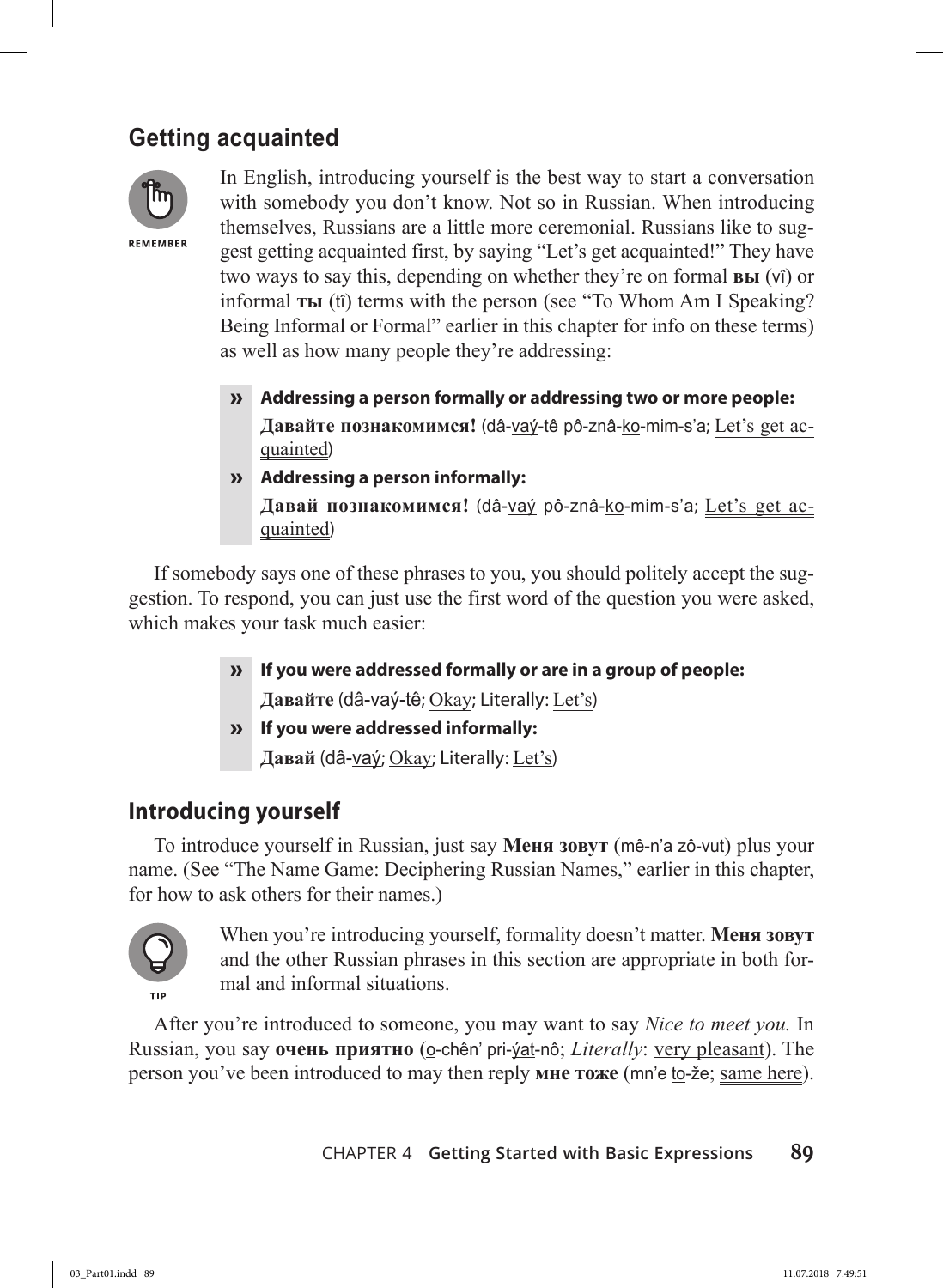### **Introducing your friends, family, and colleagues**

Everyday, common introductions are easy in Russian. When you want to introduce your friends, all you need to say is  $\overline{3}$ **ro...** (e-tô...; This is...). Then you simply add the name of the person (see "The Name Game: Deciphering Russian Names" earlier in this chapter for more info about names).

As in English, the same construction (**Это** + *the person you're introducing*) applies to a broad circle of people, including your family members. For example, to introduce your mother, you say

#### **Это моя мама. (**e-tô mô-ýa ma-mâ**;** This is my mother.**)**

To introduce your brother, you just say

**Это мой брат. (**e-tô moý brat**;** This is my brother.**)**

To introduce other members of your family, see Chapter 7, where we provide words indicating other family members.

You can use the same simple method to introduce anybody. For example, when introducing your co-worker, you may want to say

**Это мой коллега, Антон Александрович. (**e-tô moý kô-l'e-gâ ân-ton â-lêksand-rô-vich**;** This is my colleague, Anton Aleksandrovich.**)**

```
Talkin' the Talk
```


(Audio clip 5, go.dialektika.com/russian5)



**PLAY THIS**

Anna (**Анна**) is approached by her friend, Viktor (**Виктор**), and his acquaintance, Boris Alekseevich (**Борис Алексеевич**).

| Виктор: | Ой, привет, Анна!<br>oý pri-v'et a-nâ<br>Oh, hi Anna!                                      |
|---------|--------------------------------------------------------------------------------------------|
| Анна:   | Привет Виктор! Как дела?<br>pri-v'et vik-tôr; kak dê-la<br><u>Hi, Viktor! How are you?</u> |
| Виктор: | Ничего. А у тебя?<br>ni-chê-vo; a u tê-b'a<br>Okay. And you?                               |
| Анна:   | Неплохо.<br>nê-plo-hô<br>Not bad.                                                          |
| 90      | <b>PART I</b> Getting Started                                                              |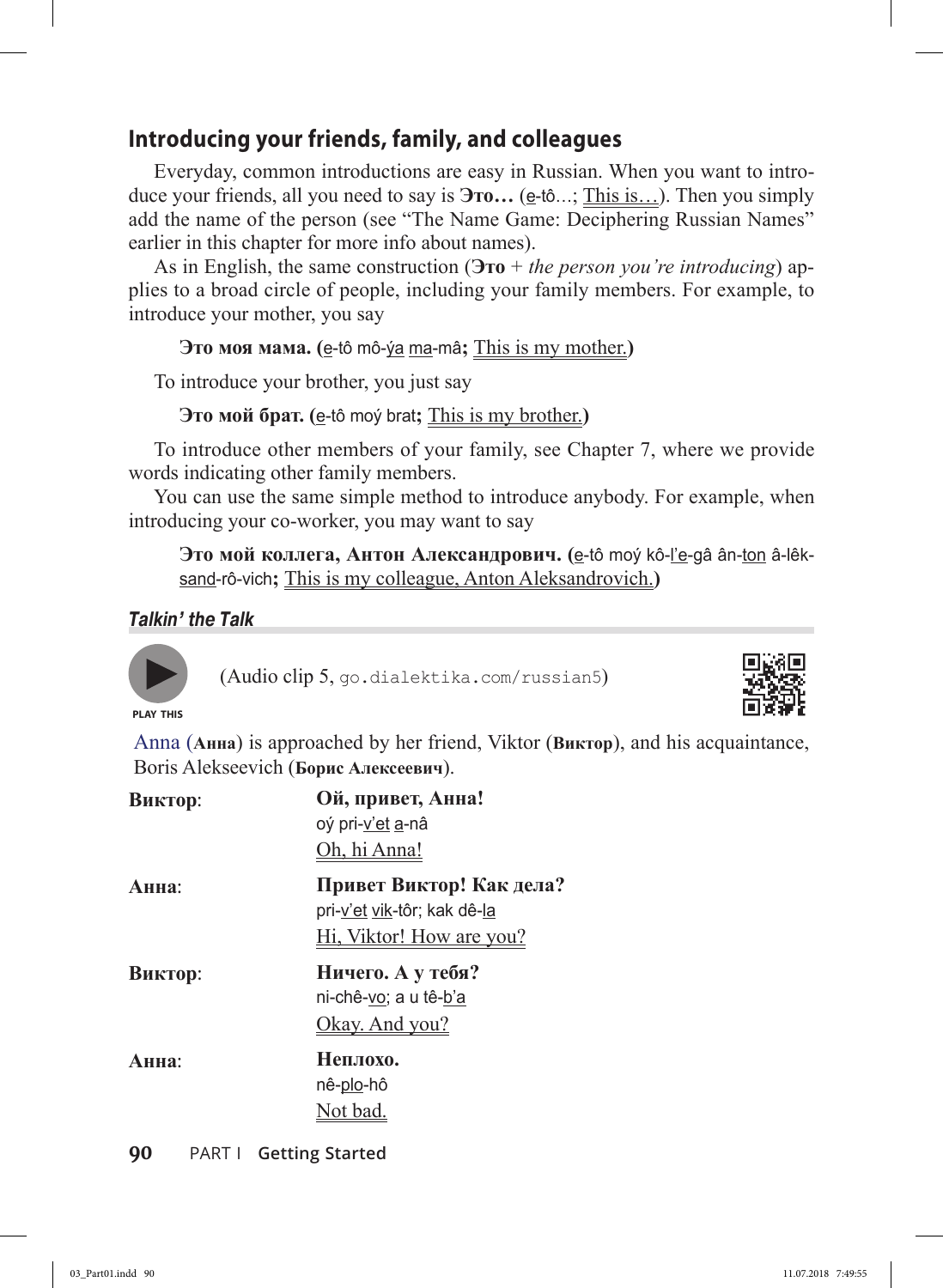| Виктор:           | А это Борис Алексеевич.<br>a e-tô bô-ris â-lêk-s'e-ýe-vich<br>And this is Boris Alekseevich.                      |
|-------------------|-------------------------------------------------------------------------------------------------------------------|
| Анна:             | Здравствуйте! Давайте познакомимся!<br>zdra-stvuý-tê; dâ-vaý-tê pô-znâ-ko-mim-s'a<br>Hello! Let's get acquainted! |
|                   | Борис Алексеевич: Давайте! Меня зовут Борис.<br>dâ-vav-tê; mê-n'a zô-vut bô-ris<br>Let's! My name is Boris.       |
| Анна:             | Очень приятно!<br>o-chên' pri- <u>ýat</u> -nô<br>Nice to meet you!                                                |
| Борис Алексеевич: | Мне тоже.<br>mn'e to-že<br>Nice to meet you, too. (Literally: Same here.)                                         |

|                            | <b>Words to Know</b>                     |                       |
|----------------------------|------------------------------------------|-----------------------|
| <b>OTE</b>                 | e-tô                                     | this is               |
| Давайте позна-<br>комимся! | <u>dâ-vaý</u> -tê pô-znâ-<br>-ko-mim-s'a | Let's get acquainted! |
| меня зовут                 | mê-n'a zô-vut                            | my name is            |
| Очень приятно!             | o-chên' pri- <u>ýat</u> -nô              | Nice to meet you!     |
| мне тоже                   | <u>mn'e to</u> -že                       | likewise              |

# **You Can Say That Again: Using Popular Expressions**

Using popular expressions is one way to make a great first impression when speaking Russian. We recommend that you memorize the phrases in the following sections, because they can come in handy in almost any situation.

Chapter 4 **Getting Started with Basic Expressions 91**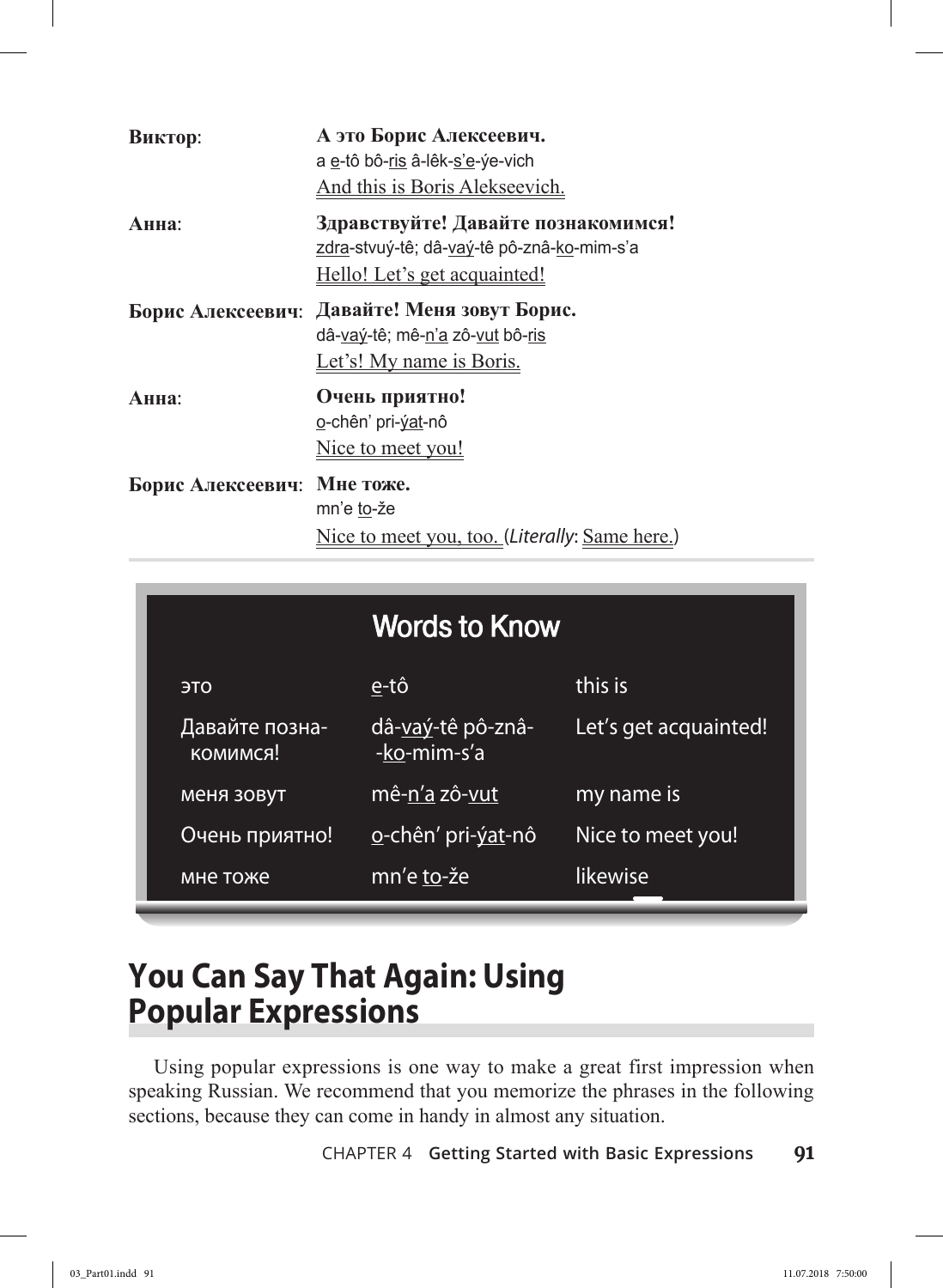# **Speaking courteously**

Don't forget the manners your mother taught you when you're with a Russian speaker. Try out these simple phrases:

- **» пожалуйста** (pô-žal-stâ; please or you're welcome in response to thank you)
- **» Да, пожалуйста.** (da pô-žal-stâ; Yes, please.)
- **» Спасибо.** (spâ-si-bô; Thank you.)
- **» Нет, спасибо.** (n'et spâ-si-bô; No, thank you.)
- **» Спасибо большое.** (spâ-si-bô bôl'-sho-ýe; Thank you very much.)



You often use the word **пожалуйста** just after the verb when making a polite request, as in the following sentences:

**Повторите, пожалуйста. (**pôf-tô-ri-tê pô-žal-stâ**;** Please repeat what you said.**)**

**Говорите, пожалуйста, медленнее. (**gô-vô-ri-tê pô-žal-stâ m'ed-lênê-ýe**;** Please speak a little more slowly.**)**

# **Excusing yourself**

In English you say *sorry* to apologize for something you've done wrong and *excuse me* when you want to attract somebody's attention or make an interjection. Russian uses two words to express either meaning: **извините** (iz-vi-ni-tê) or **извини** (iz-vi-ni; sorry or excuse me; *formal*/*informal*).



To be even more polite when you excuse yourself in Russian, you can add the word **пожалуйста** (pô-žal-stâ; please), as in the following sentences:

**Извините, пожалуйста, мне пора. (**iz-vi-ni-tê pô-žal-stâ mn'e pô-ra**;**  Excuse me, it's time for me to go.**)**

**Извините, пожалуйста, я не понимаю. (**iz-vi-ni-tê pô-žal-stâ ýa n'e pô-ni-ma-ýu**;** Excuse me, I don't understand.**)**

# **Arming yourself with other handy phrases**

Someone new to speaking Russian (in Russia or anywhere else in the world) may want to know these common phrases: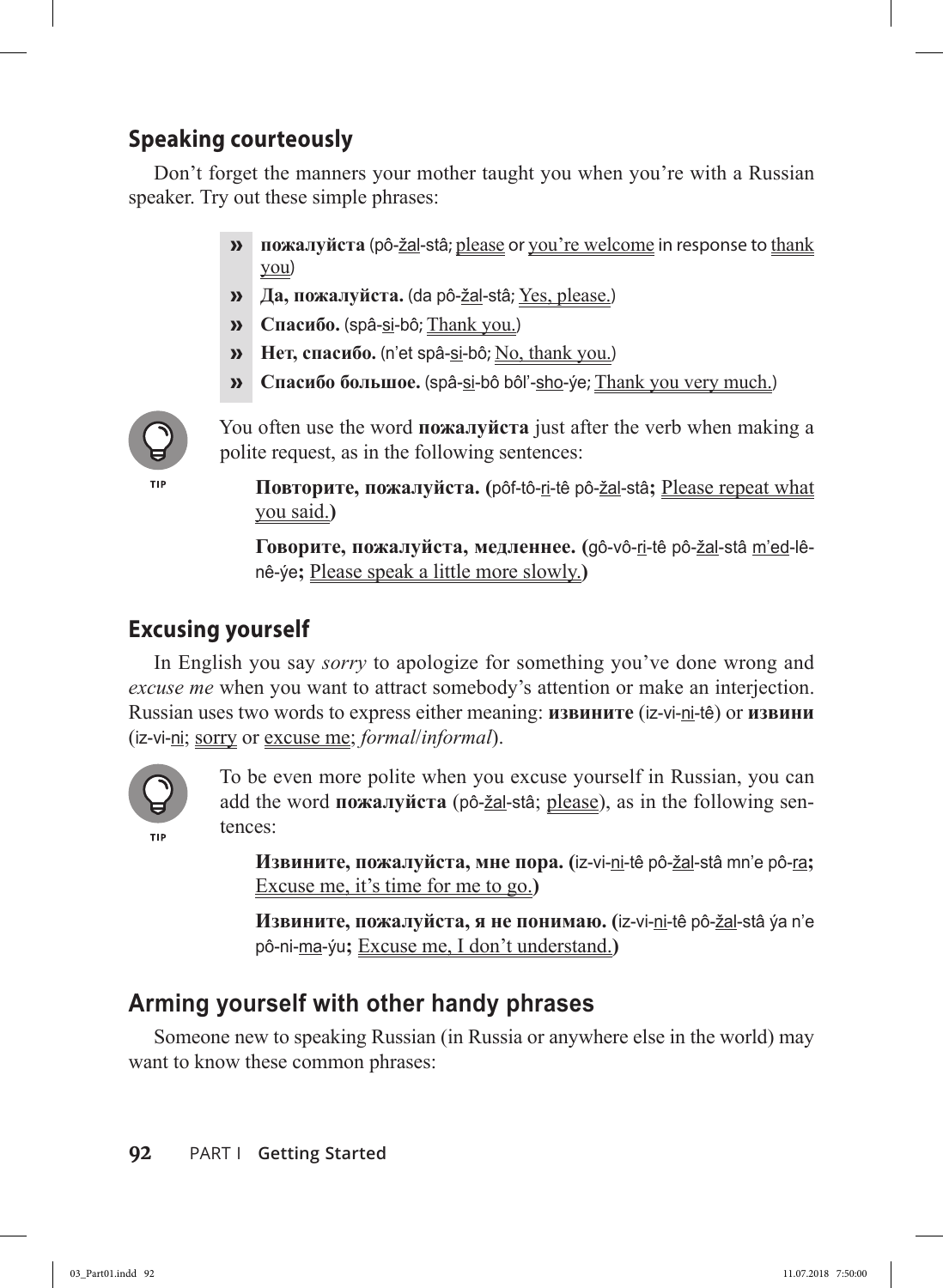- **» Добро пожаловать!** (dôb-ro pô-ža-lô-vât'; Welcome!)
- **» Поздравляю!** (pô-zdrâv-l'a-ýu; Congratulations!)
- **» Желаю удачи!** (že-la-ýu u-da-chi; Good luck!)
- **» Всего хорошего!** (vsê-vo hô-ro-shê-vô; All the best!)
- **» Приятного аппетита!** (pri-ýat-nô-vô â-pê-ti-tâ; Bon appetit!)
- **» Жaлко!** (žal-kô; Too bad!)
- **» Можно задать вам вопрос?** (mož-nô zâ-dat' vam vô-pros; Can I ask you a question?)

In addition to the preceding phrases, Russians often use the following words to express a wide range of emotions, such as fear, surprise, delight, anger, and more (the expressions are interchangeable):

- **» Ой!** (oý; Oh!)
- **» Ай!** (aý; Ah!)

# **Talking about Talking: The Verb "To Speak"**

If you've checked out all the expressions we provide earlier in this chapter, you may be wondering how to say *to speak* in Russian. That's easy; it's **говорить** (gôvô-rit'; to speak). It's one of those second-conjugation verbs we mention in Chapter 3. This is how it conjugates in the present tense:

| Conjugation    | <b>Pronunciation</b> |  |
|----------------|----------------------|--|
| Я говорю       | ýa gô-vô-r'u         |  |
| Ты говоришь    | tî gô-vô-rish'       |  |
| Он/она говорит | on/ô-na gô-vô-rit    |  |
| Мы говорим     | mî gô-vô-rim         |  |
| Вы говорите    | vî gô-vô-ri-tê       |  |
| Они говорят    | ô-ni gô-vô-r'at      |  |

To find out whether your Russian conversation partner speaks English, you may simply ask

**Вы говорите по-английски? (**vî gô-vô-ri-tê po ân-gliý-ski**;** Do you speak English?**)**

Keep in mind that you should use the formal version of *you* in this question!

Chapter 4 **Getting Started with Basic Expressions 93**